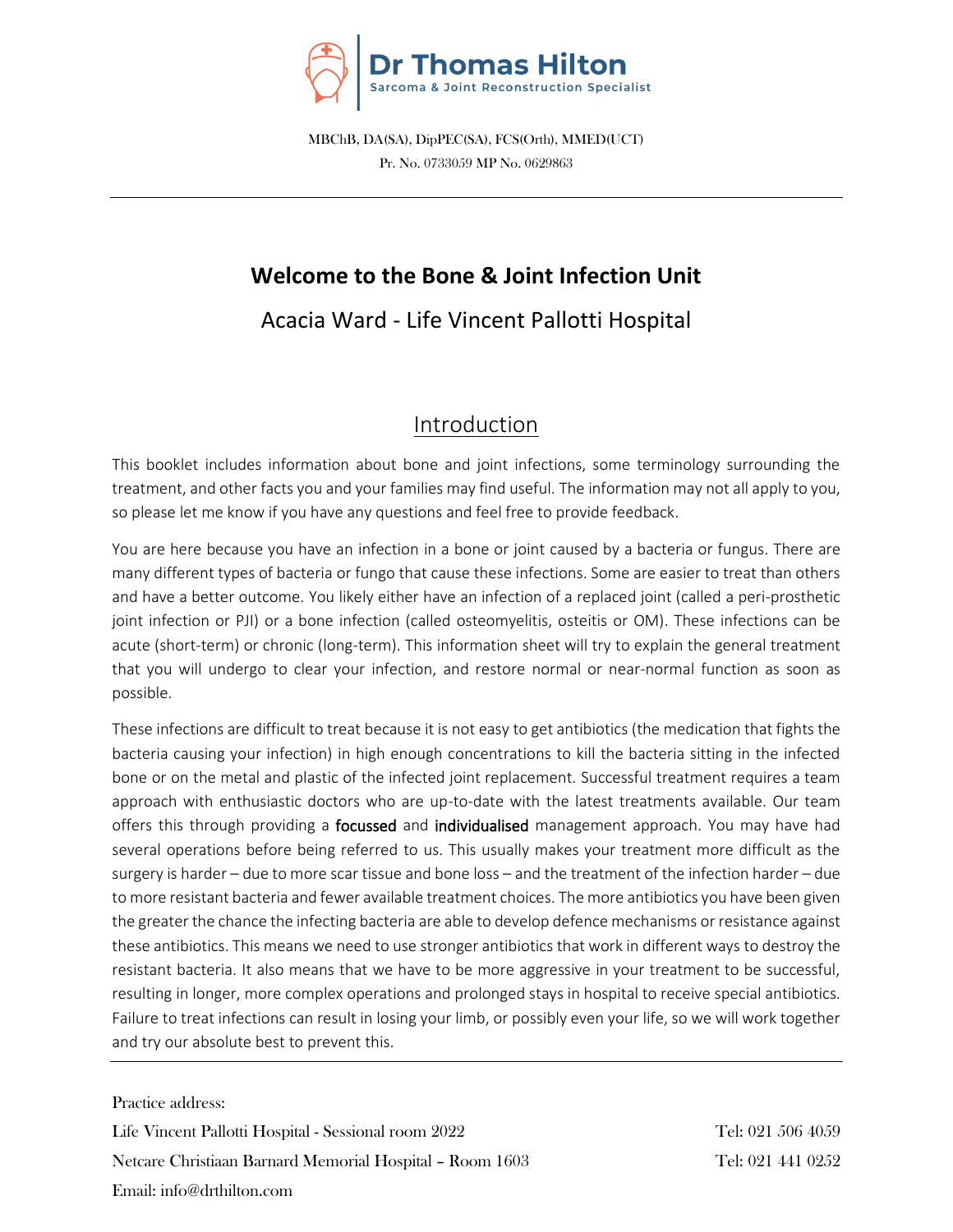

MBChB, DA(SA), DipPEC(SA), FCS(Orth), MMED(UCT) Pr. No. 0733059 MP No. 0629863

# Our team includes

Orthopaedic surgeons – Dr Thomas Hilton (PJI) & Dr Maritz Laubscher (OM)

Infectious disease physicians – Dr Helen Van Der Plas & Dr Kevin Rebe

Microbiologist – Dr Tina Wojno (Lancet Laboratories)

Physiotherapists – Erin Innocenzi and Rifda Baker

Dietician – Denise Caron

A psychologist, social worker, wound care sisters and specialist infection control sisters make up the rest of our team.

# Explanation of the different parts of the treatment course

## *What is causing your infection?*

Bacteria are the most common cause of bone and joint infections. Antibiotics are used to kill bacteria and cure infections. They do not work against viruses or fungi. Bacteria can shield themselves from the effects of antibiotics and become resistant. This usually happens when antibiotics are misused. We are rapidly running out of antibiotics to kill resistant bacteria and there are bacteria that are resistant to all available antibiotics. We want to avoid this by using antibiotics wisely. Bone and joint infections require higher doses of antibiotics to kill off bacteria than other types of infection. This is because the bacteria can hide on the surface of the joint replacement materials, and bone's blood supply is not as good as skin or muscle. While a usual course of antibiotics is 5 to 7 days, bone and joint infections require 4 to 6 weeks or even longer. This also makes the chance of having side effects from the antibiotics higher. If this happens we will try to treat the symptoms of the side effect or if severe, change to a different antibiotic if available.

Fungal infections can also cause bone and joint infections, and are very difficult to cure. We use anti-fungal medications to treat these infections. Fungi multiply slowly so they require long treatment courses (the length of time one has to take a medicine) and the chances of success are less than that of treating a bacterial infection.

Practice address: Life Vincent Pallotti Hospital - Sessional room 2022 Tel: 021 506 4059 Netcare Christiaan Barnard Memorial Hospital – Room 1603 Tel: 021 441 0252 Email: info@drthilton.com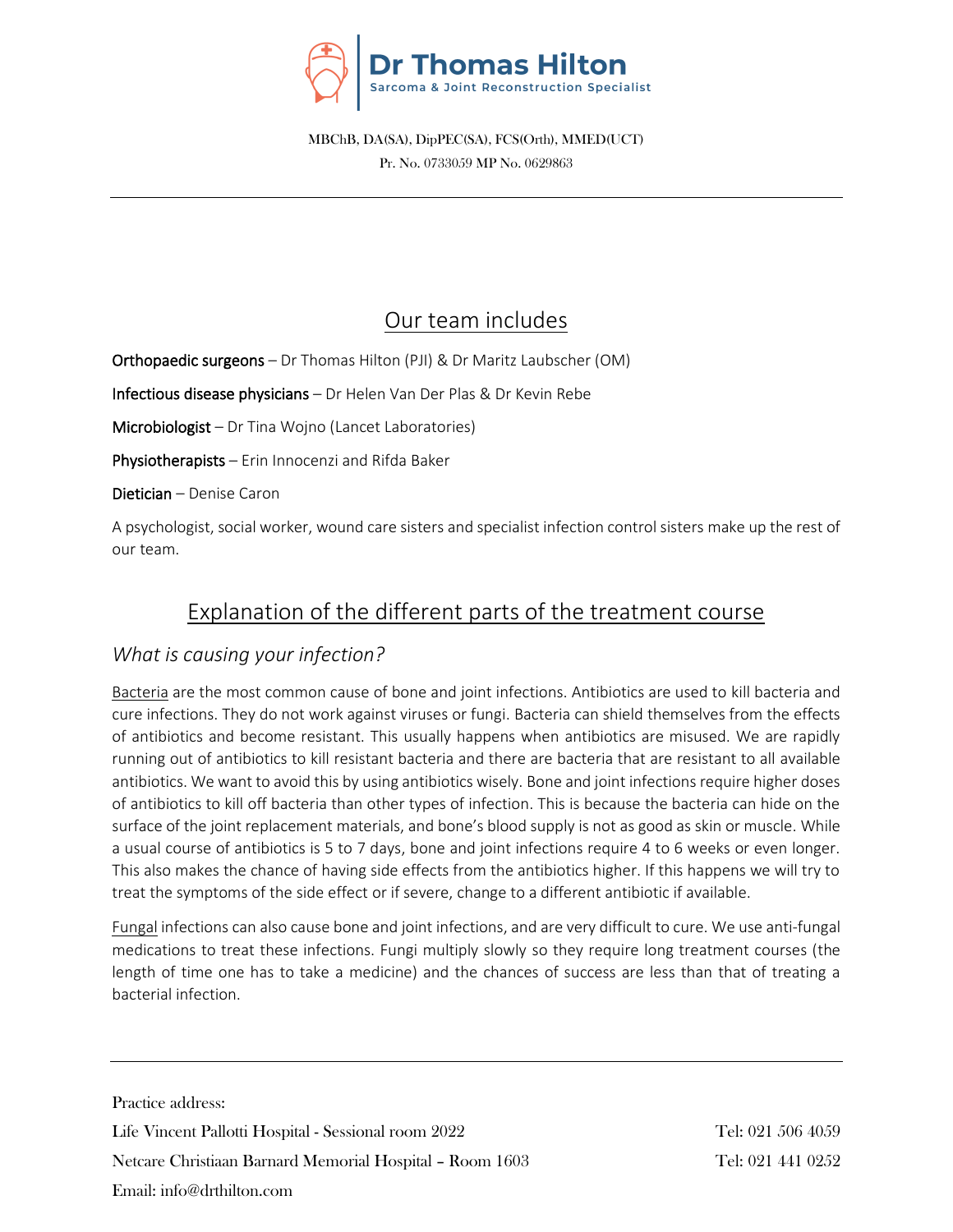

Pr. No. 0733059 MP No. 0629863

## *Types of antibiotics*

- The decision about what antibiotic to use is complex and depends on many factors.
- If there is an antibiotic we can use to treat your infection that can be taken in a tablet form then you will be able to go home on these antibiotics and be closely monitored.
- Often treatment of resistant bacteria will require antibiotics that need to be given intravenously (through a drip). This means that you will have to remain in hospital for the duration of the antibiotic treatment, which can be as much as 12 weeks.

## *Treatment Terms*

Oral – this means taking medication by mouth (swallowing with water).

Intravenous (IV) – these medications are given into your veins through a drip or CVP (this is a type of drip that is placed under your collar bone or neck and goes into a bigger vein). A CVP can stay in for longer periods and is better to give IV antibiotics through.

Treatment course – this is the length of time one has to take a particular medicine for. For bone and PJI infections this usually about 6 weeks, but can be longer.

Side effects – these are the effects of the medicine (e.g. antibiotic or pain killer) that you may experience that are not the intended effect. For example, nausea and vomiting can be a side effect of certain pain medications.

Cost – the treatment of bone and PJI infections is very costly for a number of reasons: long stays in hospitals; the use of expensive antibiotics (some of which cost hundreds of thousands of rand for a treatment course); multiple surgeries; and individualised bone or joint prostheses to fit the space where infected bone and tissue has been cleared.

Prosthesis – this is something that is put into you (or implanted) during surgery to replace a joint. It is the metal and plastic parts used to replace the damaged bone that was causing your discomfort. These are very expensive and in revision surgery you may require a specialised prosthesis that costs even more. Medical aids do not always cover the entire cost of prostheses, so this will be discussed with you prior to your surgery.

# *Types of operations*

This will depend on

• How early your infection is detected.

Practice address: Life Vincent Pallotti Hospital - Sessional room 2022 Tel: 021 506 4059 Netcare Christiaan Barnard Memorial Hospital – Room 1603 Tel: 021 441 0252 Email: info@drthilton.com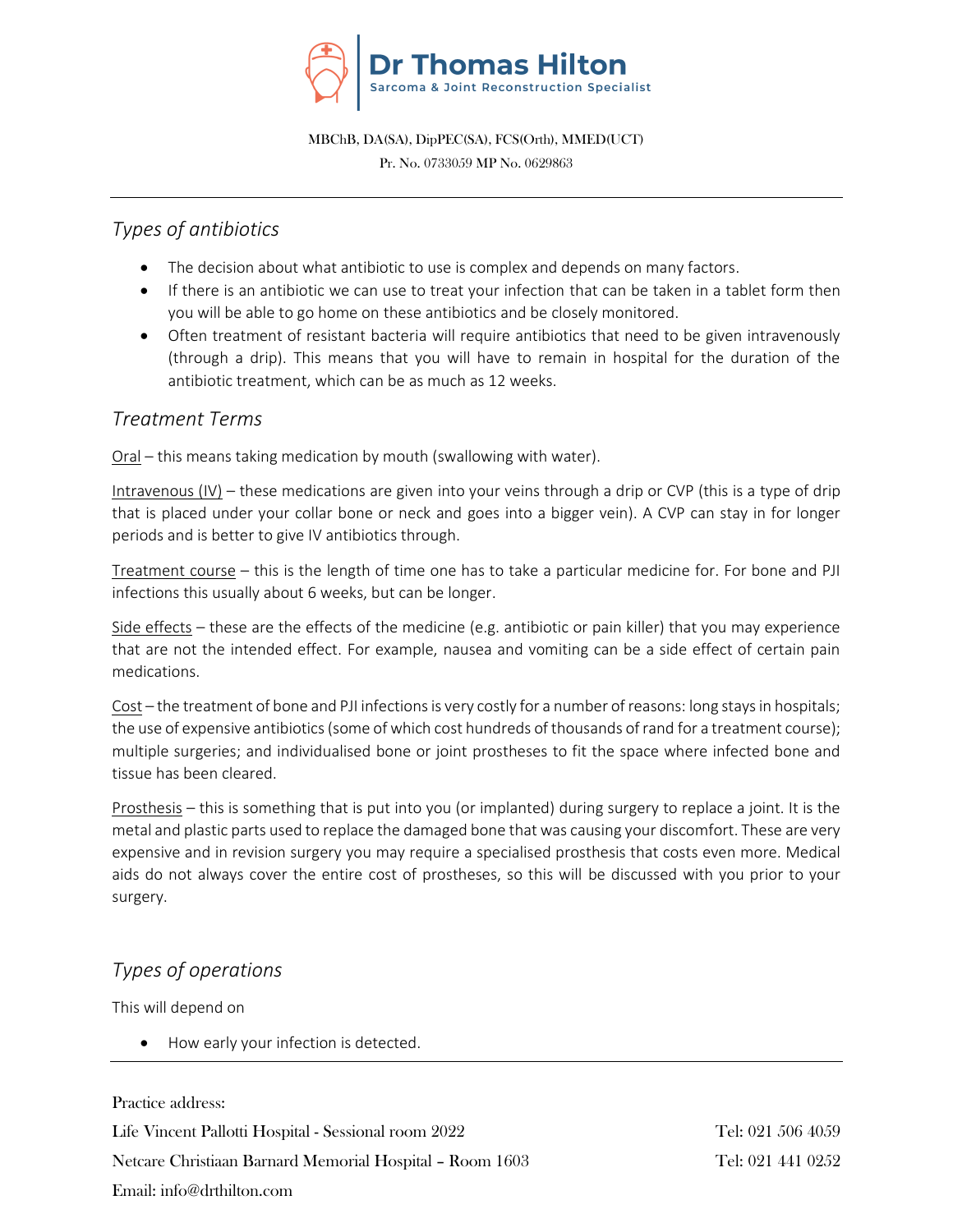

Pr. No. 0733059 MP No. 0629863

- If the type of bacteria causing the infection is known.
- If the type of bacteria causing the infection can be treated with standard antibiotics.
- Whether you are otherwise fit and healthy.
- Whether the skin around the infection site is healthy.
- Whether the joint replacement (if you have one) is damaged by infection or not.

The most common treatment option in this unit is called a 'two stage revision' and involves two surgeries about six weeks apart:

- The first operation is to remove all infected tissue, take samples to see what type of bacteria is causing the infection, and to leave an 'antibiotic cement spacer' in the joint.
- You will then be placed on antibiotics for about 6 weeks to treat the bacteria that was detected in the samples, and will need physiotherapy.
- After completion of the antibiotics you will go back to theatre for the second operation to have the new joint or bone implants inserted, and to take more samples to check that the bacteria are no longer growing.
- After that antibiotics will be continued until the infection is no longer present.

You may require only a single operation depending on the complexity of your infection and damage to the bone and joint.

# What should patients be prepared for?

- A long stay in hospital
	- o A two-stage revision procedure is most commonly performed and resultsin an 8 week stay.

## • Some pain and discomfort

- o We will try out best to manage your pain with different types of medication but must also be careful that these do not interfere with the effects of your antibiotic treatment.
- o There are many methods to control your pain that are used before surgery, straight after and in the longer term that include:
	- Nerve blocks
	- Patient controlled analgesia
	- Anti-inflammatories/voltaren/brufen
	- Paracetamol/panado
	- Opioids/morphine many different types
	- Centrally acting agents (drugs that act on the brain)
- o A pain specialist will be called in if we are not able to manage your pain adequately.

Practice address:

Life Vincent Pallotti Hospital - Sessional room 2022 Tel: 021 506 4059

Netcare Christiaan Barnard Memorial Hospital – Room 1603 Tel: 021 441 0252

### Email: info@drthilton.com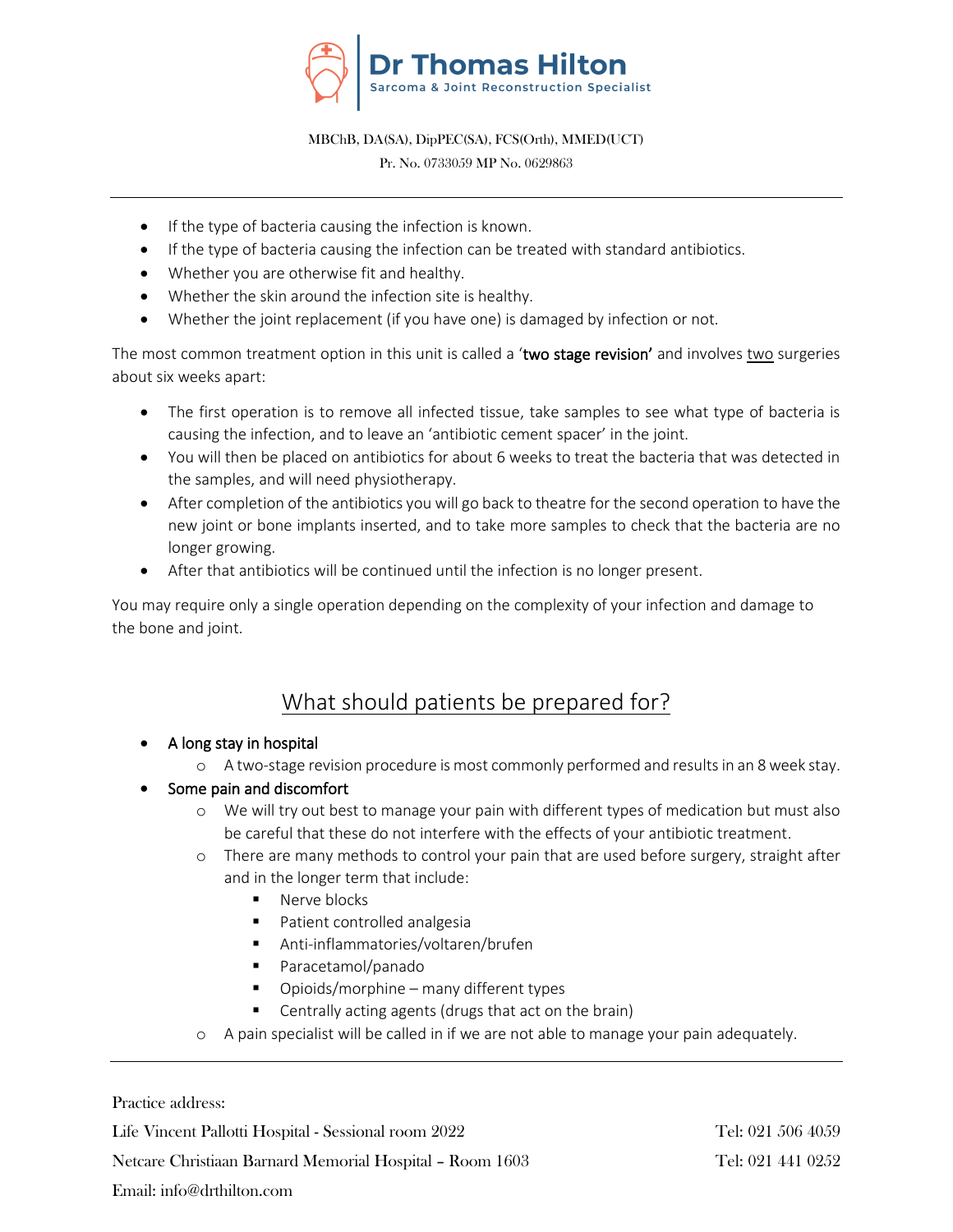

Pr. No. 0733059 MP No. 0629863

- **Constipation** 
	- o This often happens from the use of pain medication, surgery and lack of movement we will try to prevent this. Working hard with your physio at your exercises and drinking lots of water also helps avoid constipation.
- Possible side effects from medications (such as nausea, loss of appetite or skin rashes)
	- o These are not common but can happen and will be managed either by treating the symptoms or changing the antibiotic.
- Repeated surgeries
	- o With severe infections or problems with wound healing, it may be necessary to return to theatre multiple times to clear the infection and close the wound.
- Food
	- o Hospital food is far from restaurant quality but we are trying to improve this, especially for patients who stay with us for a long time.
	- o Your calorie intake is very important to effectively recover from surgery, fight the infection and for wound healing.
	- o We will measure your albumin levels which are an indicator of your nutritional status.
	- o Our dietician will work with you to structure your diet to best suit your needs.

# What should family members be prepared for?

### • Long hospital stays

- o Time away from your loved ones is always hard especially when they have bad infections and must stay in hospital for a long time.
- **Strict visiting hours** 
	- o Please adhere to the displayed ward times, except for emergencies.
	- o These are in place to allow sufficient time for your family member to be taken care of, be given medication, undergo physiotherapy and most importantly, to get some rest.

### • Preventing the spread of infection

- o Please assist us and yourself by washing your hands when entering the ward and when leaving, and wearing provided personal protective equipment (PPE).
- o These precautions are in place to prevent you bringing infection to your family member, carrying infection back home with you and to avoid the spread of infection to the community.
- Children
	- o Although we realise that this can be difficult, children are not permitted to visit patients with severe infections for their own safety.

Practice address:

Life Vincent Pallotti Hospital - Sessional room 2022 Tel: 021 506 4059

Netcare Christiaan Barnard Memorial Hospital – Room 1603 Tel: 021 441 0252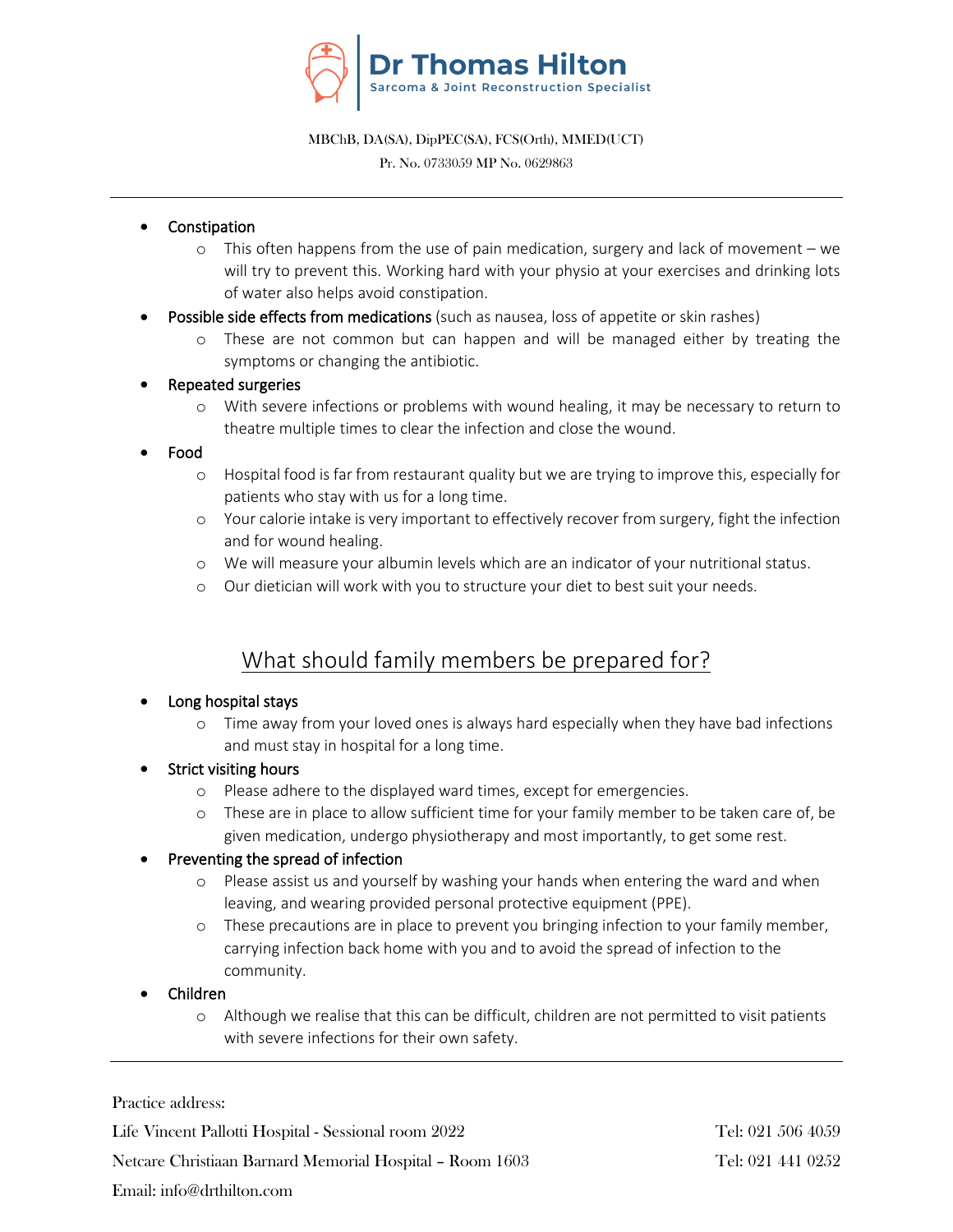

Pr. No. 0733059 MP No. 0629863

# What to expect after surgery?

### • High care or intensive care

- o You will usually spend a night or two in the high care unit immediately after the surgery. This is to allow us to keep a close eye on your vital signs and pain control.
- o If your condition worsens, you may require closer monitoring in an intensive care ward.

### • Wound closure

- o The type of stitches used to close your wound will depend on the quality of your skin and muscle.
- o Usually after many operations there is more scar tissue present and sutures such as nylon or clips must be used. These are not dissolvable and will be removed 2 to 3 weeks after the surgery.

### • Dressings to cover your wound

- o The choice of dressing depends on the state of the soft tissue or skin surrounding your joint:
	- Standard dressings are usually used.
	- VAC (vacuum assisted closure) dressings may be needed if the wound is complicated – this involves instilling a special fluid at regular intervals into the wound that is slowly suctioned out to assist clear severe infections.

### • Wound complications

- o These are frequent with patients who have had multiple surgeries on the same area, or severe infection. The large amount of scar tissue, which does not have a good blood supply, causes delay in wound healing and occasionally the wound breaks down. This may require a minor procedure to cut out the parts that are not healing and stitch them back together.
- o Your wound may require a plastic surgeon to perform a 'flap', which involves moving a piece of skin and/or muscle to cover the wound.
- **Drains** 
	- o Drains are used to drain fluid and blood from the operation site to prevent collections, wound complications and further infection, but are not used very often.
	- o These will be removed in the ward by your orthopaedic surgeon at some point after surgery.
- **Braces** 
	- o These are padded supports that you wear to help for pain, wound healing, prevent dislocations and give stability to assist with physiotherapy.
	- o Not every patient will need one, but this will be discussed with you.

Practice address:

Life Vincent Pallotti Hospital - Sessional room 2022 Tel: 021 506 4059

Netcare Christiaan Barnard Memorial Hospital – Room 1603 Tel: 021 441 0252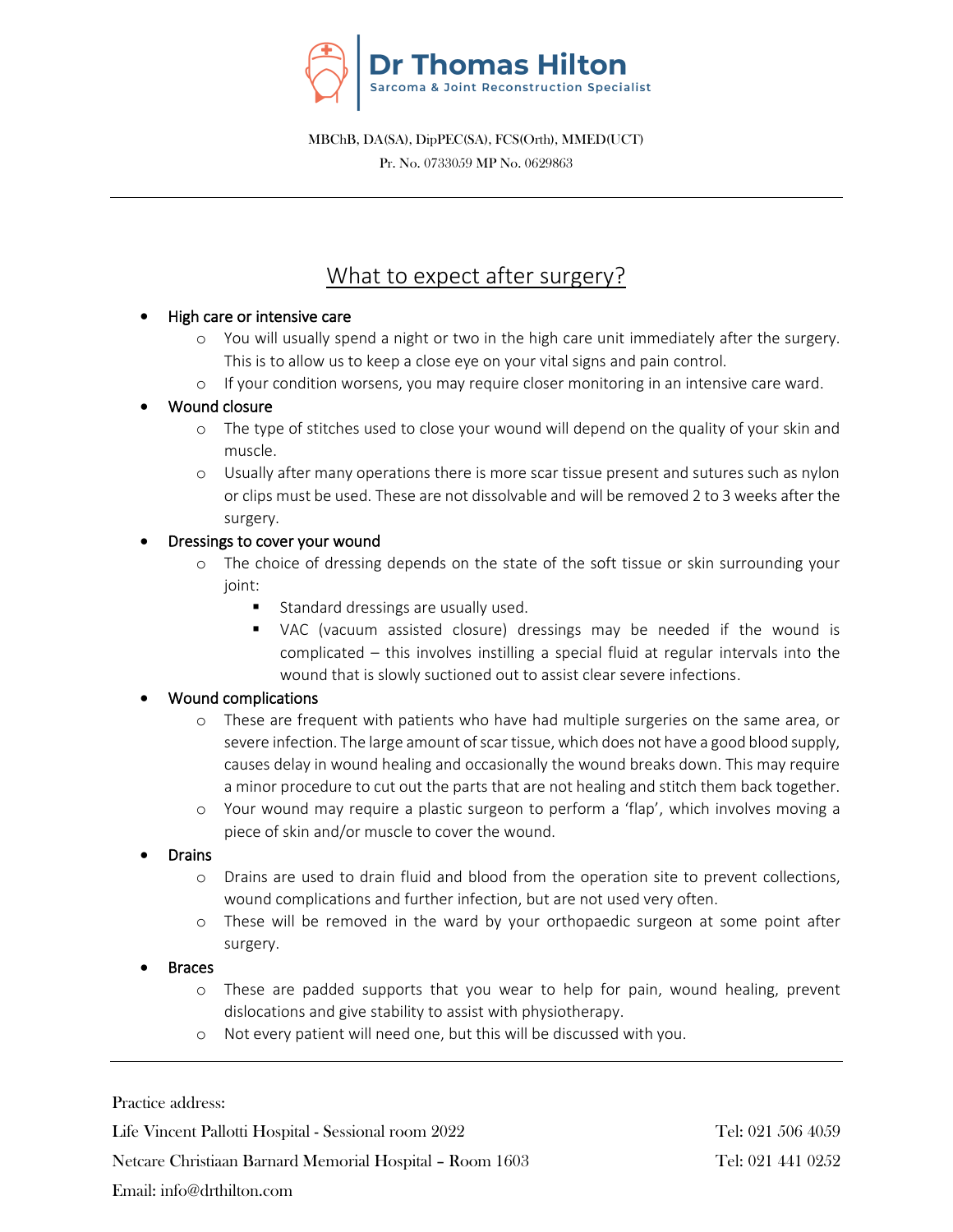

#### Pr. No. 0733059 MP No. 0629863

### **Medication**

- o You will be required to take medication for the full duration of your stay, and likely afterwards.
- o Medication will be most effective if it is taken exactly as prescribed.
- o These include:
	- Antibiotics
	- Pain medication (also called 'analgesia')
	- Iron and folate
		- Your iron level will usually be low due to blood loss from multiple surgeries.
		- We will supplement your iron and folate levels either using oral or intravenous medication.
	- Vitamin D
		- This is a good vitamin to help with wound healing and infection.
		- Surprisingly low levels are found in the general population despite good exposure to sunlight, which is how our bodies manufacture vitamin D.
		- If you are in hospital for a long time and not getting out into the sun, we will test your levels and give you supplements if needed.

### • Blood transfusions

- o You may require a blood transfusion if your haemoglobin level is low before surgery, or following blood loss from the operation.
- o We try to avoid blood transfusions due to high cost and the effect they have on your immune system, but occasionally they are needed.

# What do we expect from you?

### **Patience**

o This is a long process but keep the end goal in sight, which is being free of infection and discharged home.

### • Understanding

o We want your hospital stay to be as pleasant as possible so will try our best to communicate with the caterers, nursing teams and hospital management to achieve this. However, please understand that some requests may not be possible.

### **Compliance**

o It is important to take your medication exactly as prescribed.

Practice address:

Life Vincent Pallotti Hospital - Sessional room 2022 Tel: 021 506 4059

Netcare Christiaan Barnard Memorial Hospital – Room 1603 Tel: 021 441 0252